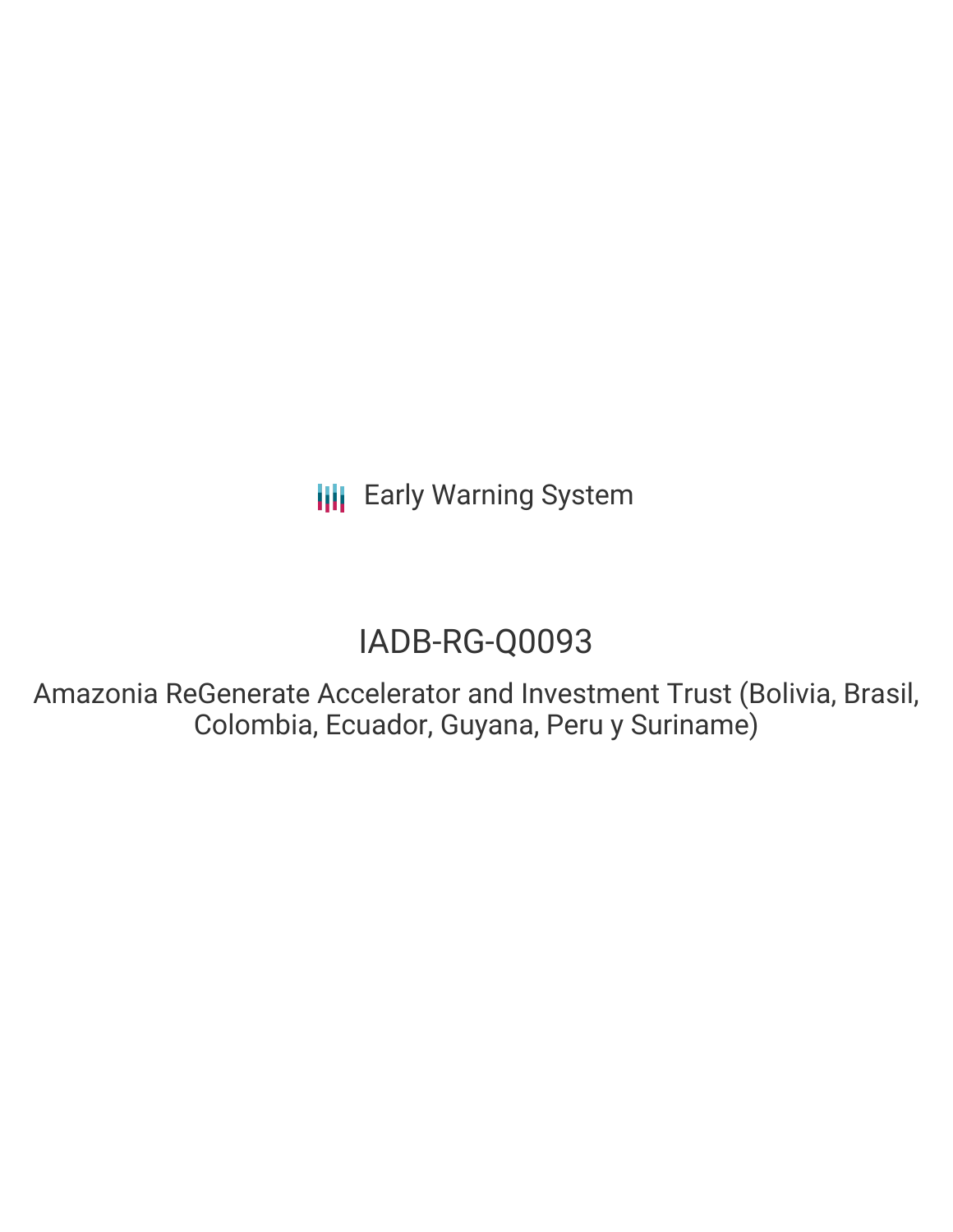

Amazonia ReGenerate Accelerator and Investment Trust (Bolivia, Brasil, Colombia, Ecuador,

Guyana, Peru y Suriname)

#### **Quick Facts**

| <b>Countries</b>               | Bolivia, Brazil, Colombia, Ecuador, Guyana, Peru, Suriname |
|--------------------------------|------------------------------------------------------------|
| <b>Financial Institutions</b>  | Inter-American Development Bank (IADB)                     |
| <b>Status</b>                  | Active                                                     |
| <b>Bank Risk Rating</b>        | U                                                          |
| <b>Voting Date</b>             | 2021-12-07                                                 |
| <b>Borrower</b>                | Regional                                                   |
| <b>Sectors</b>                 | Climate and Environment, Industry and Trade                |
| <b>Investment Type(s)</b>      | Equity                                                     |
| <b>Investment Amount (USD)</b> | $$2.00$ million                                            |
| <b>Project Cost (USD)</b>      | $$3.19$ million                                            |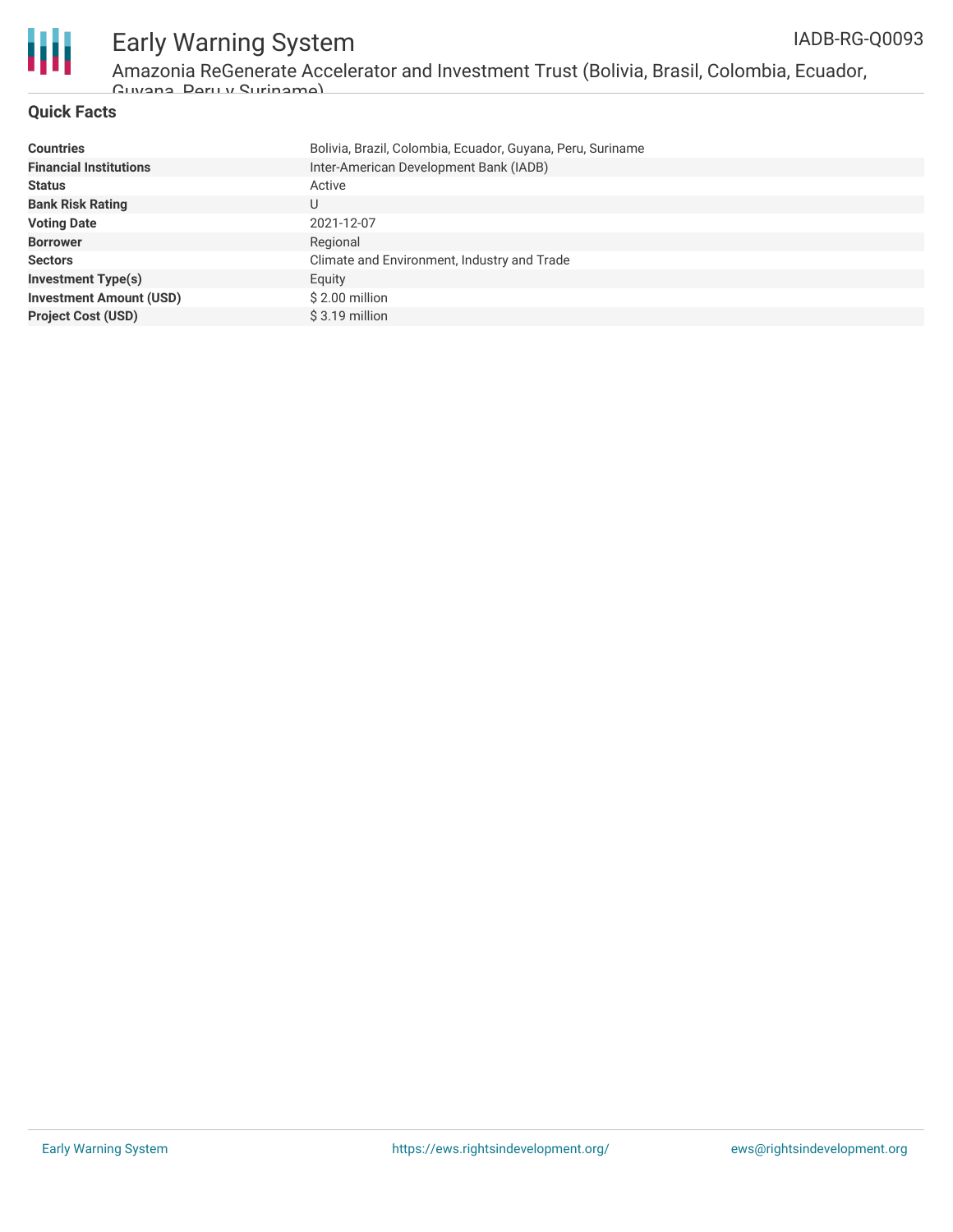

#### **Project Description**

Guyana, Peru y Suriname)

Structure a fund program to boost the regenerative economy in Latin America. The main goal for this initiative is to work together with ventures that are already operating with a Minimum Viable Product and prepare them to attract and absorb investments of USD1M+ into viable scalable business models. To structure and operate this trust and accelerator IDB Lab and the IDB Natural Capital Lab will partner with Kaete Investimentos due to its track record in the entrepreneur ecosystem in the region, its experience specifically on green markets and sustainability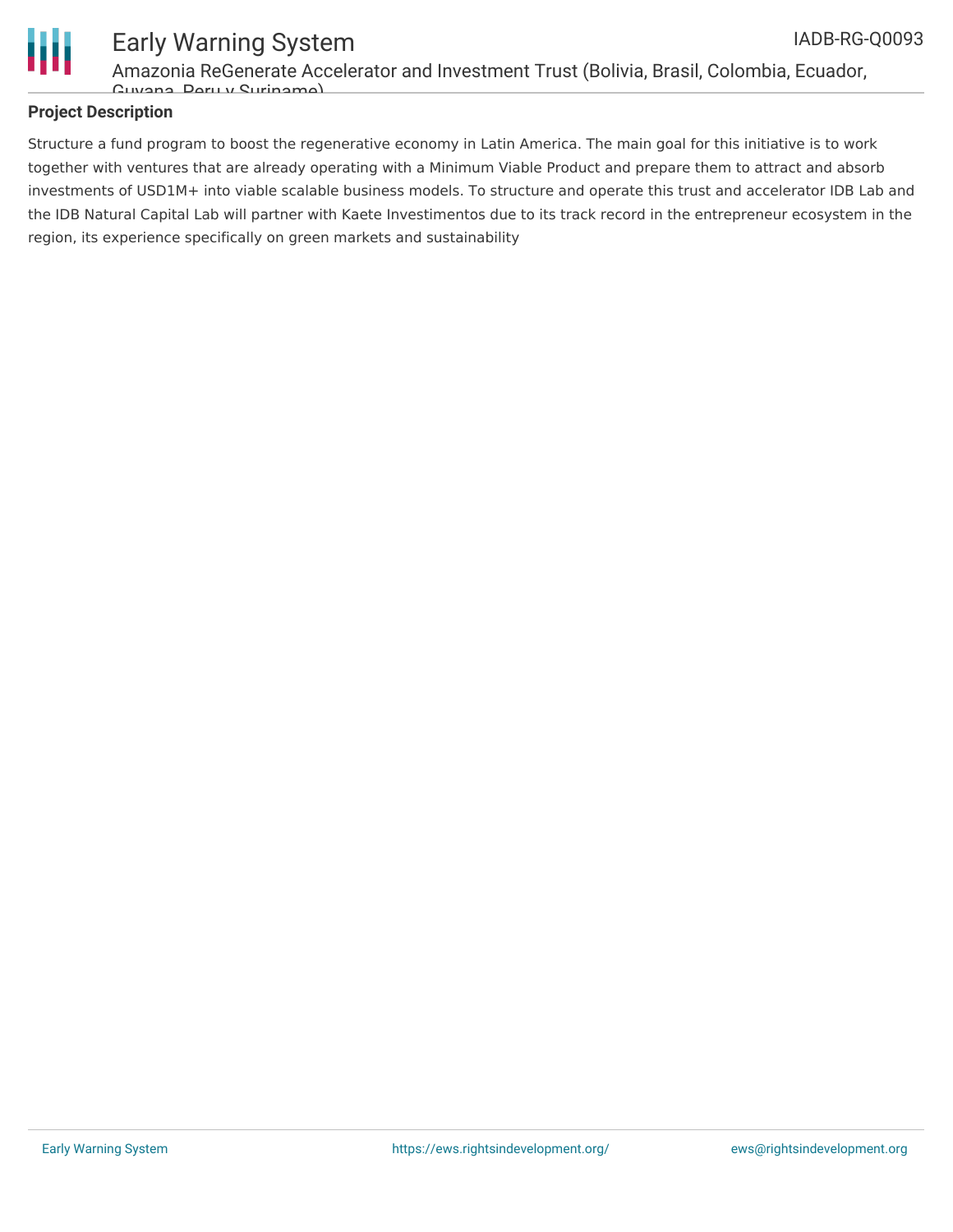

### Early Warning System Amazonia ReGenerate Accelerator and Investment Trust (Bolivia, Brasil, Colombia, Ecuador, Guyana, Peru y Suriname)

#### **Investment Description**

• Inter-American Development Bank (IADB)

The countries' counterpart amount to USD 1,187,000 .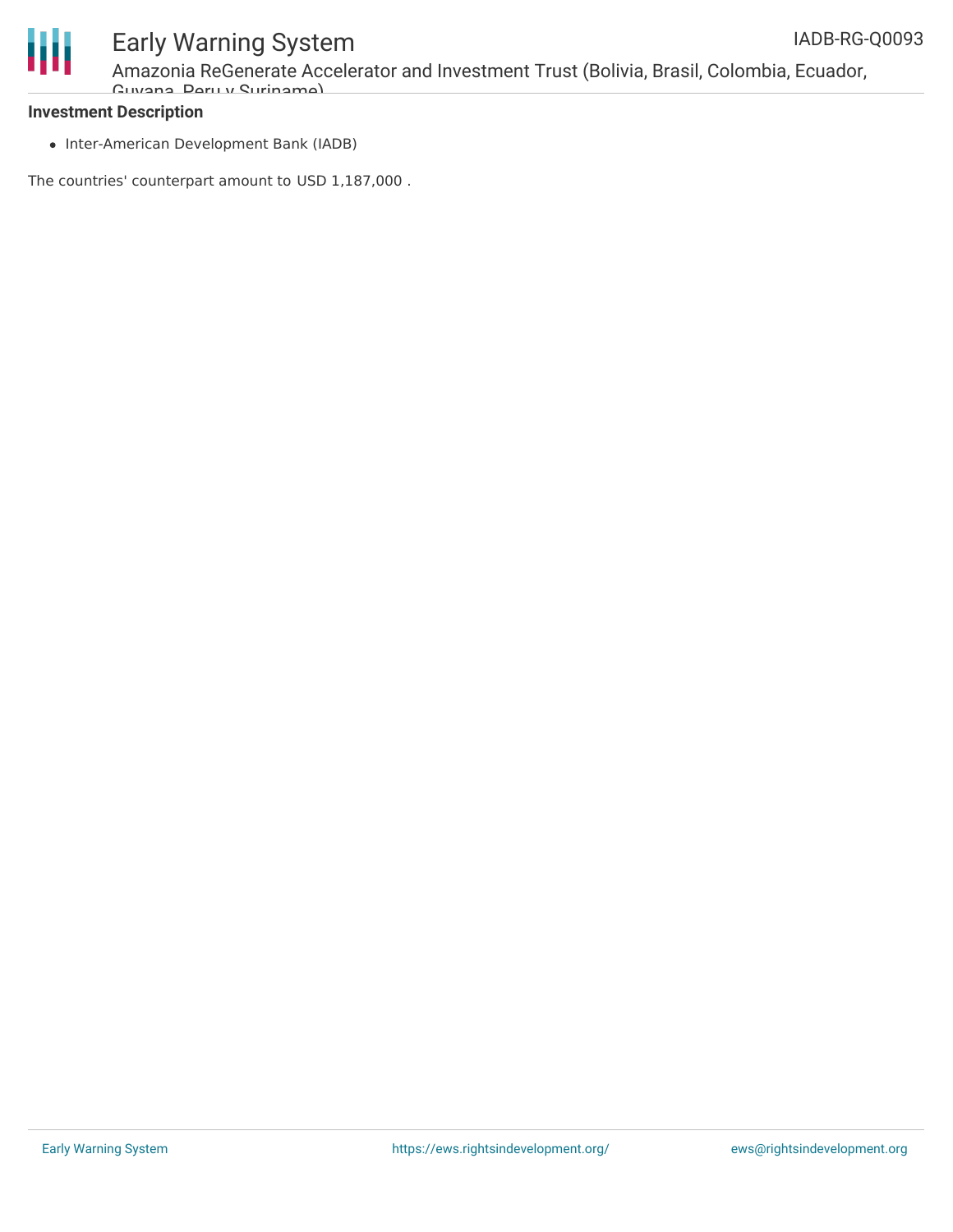

## Early Warning System

Amazonia ReGenerate Accelerator and Investment Trust (Bolivia, Brasil, Colombia, Ecuador, Guyana, Peru y Suriname)

| <b>Private Actor 1</b> | <b>Private Actor</b><br>Role | <b>Private Actor</b><br>1 Sector | <b>Relation</b> | <b>Private Actor 2</b>         | <b>Private Actor</b><br>2 Role | <b>Private Actor</b><br>2 Sector |
|------------------------|------------------------------|----------------------------------|-----------------|--------------------------------|--------------------------------|----------------------------------|
| Kaete Investimentos    | Contractor                   | $\overline{\phantom{a}}$         | contracts with  | <b>IDB</b> Lab                 | <b>Buver</b>                   | Finance                          |
| Kaete Investimentos    | Contractor                   | $\overline{\phantom{a}}$         | contracts with  | <b>IDB Natural Capital Lab</b> | Buyer                          | Finance                          |